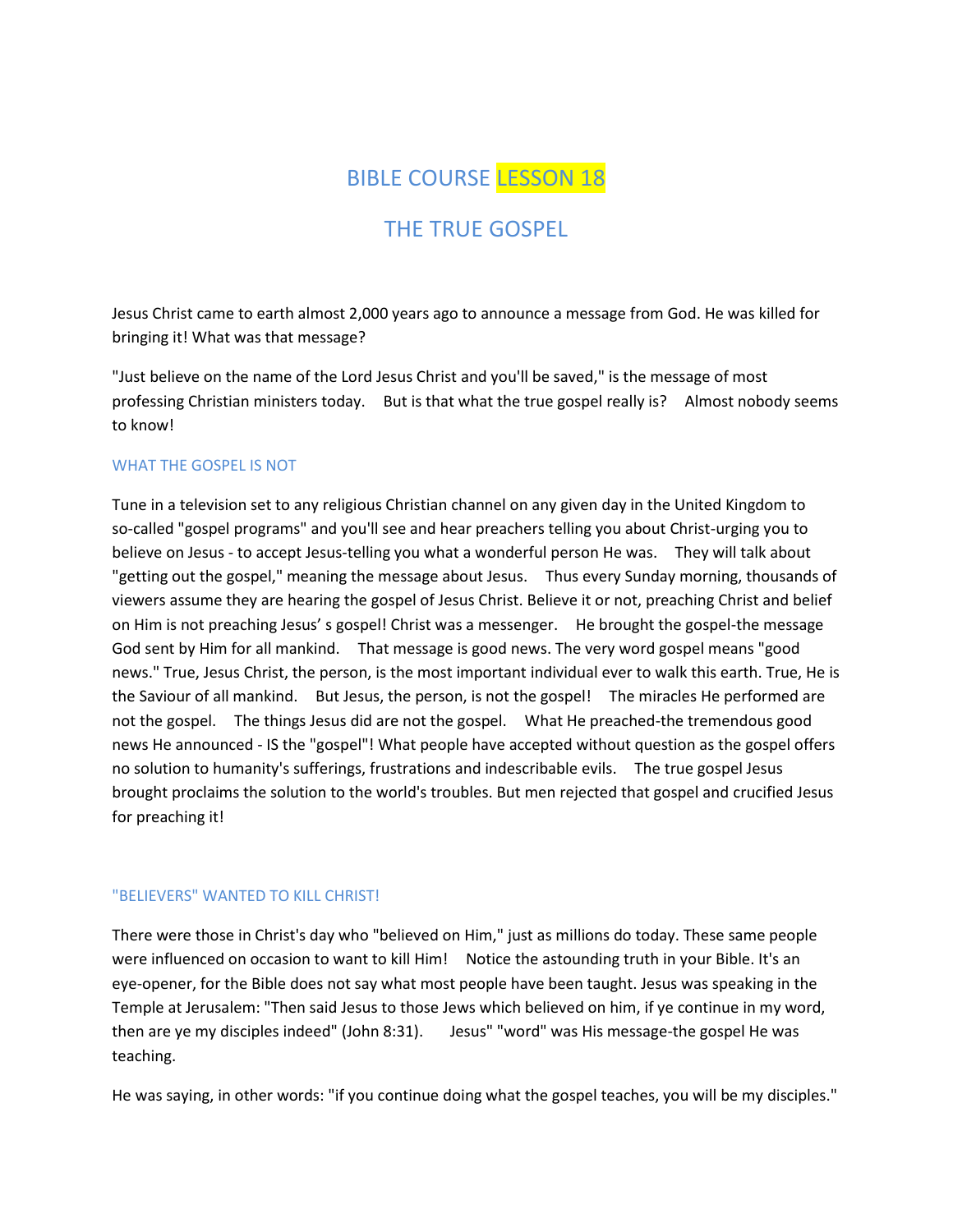But they refused to believe what He taught - His gospel - and to do what He taught. They believed on Him. They liked Him. They believed in His identity. They believed He was the Messiah, the Christ, but they did not believe HIM - or what He said! They called Him a liar. Continuing, Jesus said, "But ye seek to kill me, because my word hath no place in you. I speak that which I have seen with my Father" (verses 37-38). These very people who "believed on him" sought to kill Him because they hated what he said - His gospel-the very solution to mankind's troubles that will usher in peace, prosperity and happiness in all the earth! These who believed on Him continued to argue. Then Christ said: "But now ye seek to kill me, a man that hath told you the truth, which I have heard of God ... I proceeded forth and came from God; neither came I of myself, but he sent me .. And because I tell you the truth, ye believe me not.

(verses 40, 42, 45).

# MILLIONS DECEIVED TODAY

Millions today also believe on Christ, but do not believe His gospel because most have never heard it! They have heard of Christ-of what He did - but not His message of the solution to all man's troubles and how to receive eternal life in joyful happiness, abundance and accomplishment! So millions today have been deceived into believing a false gospel that does not lead to salvation! Strong words, but backed up by the Word of God, as we shall see.

So be sure to get your Bible before you read another word. Look up every scripture given in answer to the questions as you study the truth about the gospel of Jesus Christ.

We hope you are also taking the time to copy these verses in a notebook. This will not only help you to concentrate on your studies, it will also help to implant the truth of God's Word more firmly in your memory. Writing down the scriptures will also enable you to easily review this study material at any time in the future.

# FALSE GOSPELS PREACHED TODAY

In today's professing Christian Western world, we find a variety of "gospels" being preached. Some designate their gospel as "The Gospel of Jesus Christ." Others call their gospel "The Gospel of Salvation." Still others profess "The Gospel of Grace. There is also a modern "Social Gospel," while some call their gospel "The Israel Message."

None of these are the gospel Jesus proclaimed! Why doesn't professing Christianity preach the only true gospel that God sent by Jesus Christ?

1. Did Jesus tell His disciples that prior to His return, many would be deceived by the false teachings of ministers claiming to represent Him and professing that He is the Christ? Matt. 24:4-5.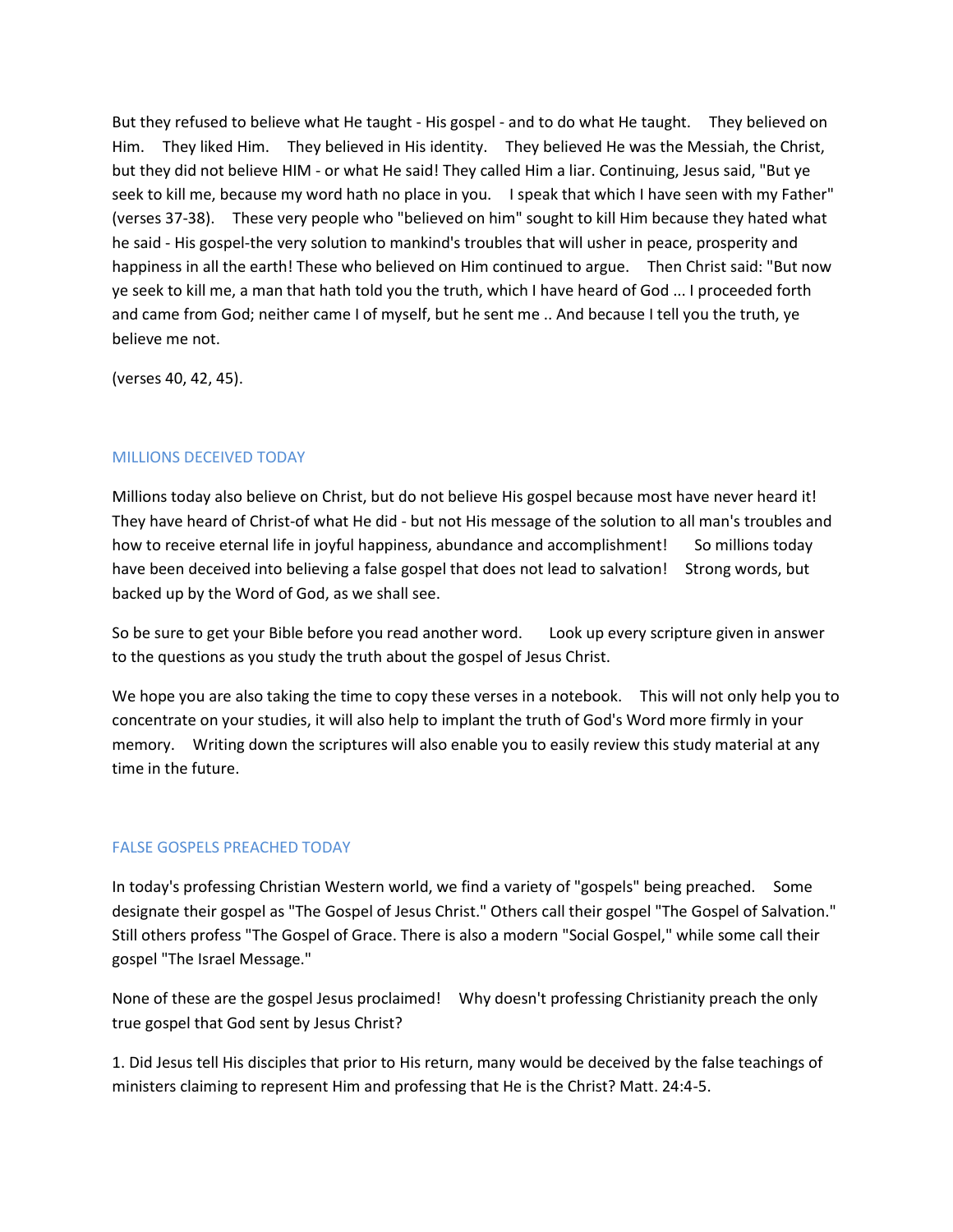Comment: Untold thousands of professing Christian ministers have, over the centuries, "preached Christ." They have professed to be His ministers-to represent Him. They have said Jesus of Nazareth is the Christ. But they withheld Christ's gospel. Thus the vast majority have been deceived by false gospels!

2. Were there already many antichrists in the days of the Apostle John ( about A.D.90 )? I John 2:18.

3. Did the Apostle Paul lament the fact that there were already many false apostles, teaching a counterfeit gospel in his day? Gal. 1:6-8.

Comment: About 20 years after Christ's death, Paul pronounced a curse upon anyone who would dare to preach any gospel other than the one true gospel that Jesus preached, and that the Apostle Paul continued to preach to the Galatians. Yet, another "gospel" had been preached to the Galatians by false ministers claiming to represent Christ.

The true gospel was suppressed not long after Christ completed His ministry. After about A.D. 70 it was no longer proclaimed publicly to the world. The Church of God was forced by persecution to "go underground," holding services secretly, communicating the truth of God privately.

4. Did Paul repeat the curse that would fall upon anyone who would pervert the true gospel and preach a spurious gospel? Verse 9.

Comment: A false gospel continued to be preached publicly until today dozens of different, perverted gospels are being taught as if they were the true gospel. Not knowing anything about the true gospel, the vast majority therefore reject it when they do hear it proclaimed anew today by God's Church!

5. What did Paul, in his letter to the Corinthian Church (written before A.D. 60), warn about those who preached "another Jesus," received "another spirit" and accepted "another gospel"? 2 Corinthians. 11:3-4.

Comment: The Jesus these false ministers preached about, the spirit they proffered, the "gospel" they taught, were all spurious-totally foreign to the Apostle Paul and the other true apostles of Christ! Paul, therefore, gave this solemn warning to the Corinthian brethren (and to us today): "For such are false apostles, deceitful workers, transforming themselves into the apostles of Christ. And no marvel; for Satan himself is transformed into an angel of light. Therefore it is no great thing if his ministers also be transformed as the ministers of righteousness; Whose end shall be according to their works" (2 Corinthians. 11:13-15).

6. What did Paul say is in store for those who through their wickedness suppress the truth of God? Rom. 1:18. (The Revised Standard Version plainly translates "hold the truth" as "suppress the truth.")

Comment: Before the end of the first century A.D. the message of the true gospel taught by Christ and His apostles was suppressed and false "gospels" substituted. Christ's message would not be proclaimed worldwide again until the latter half of the 20th century and into the 21st century!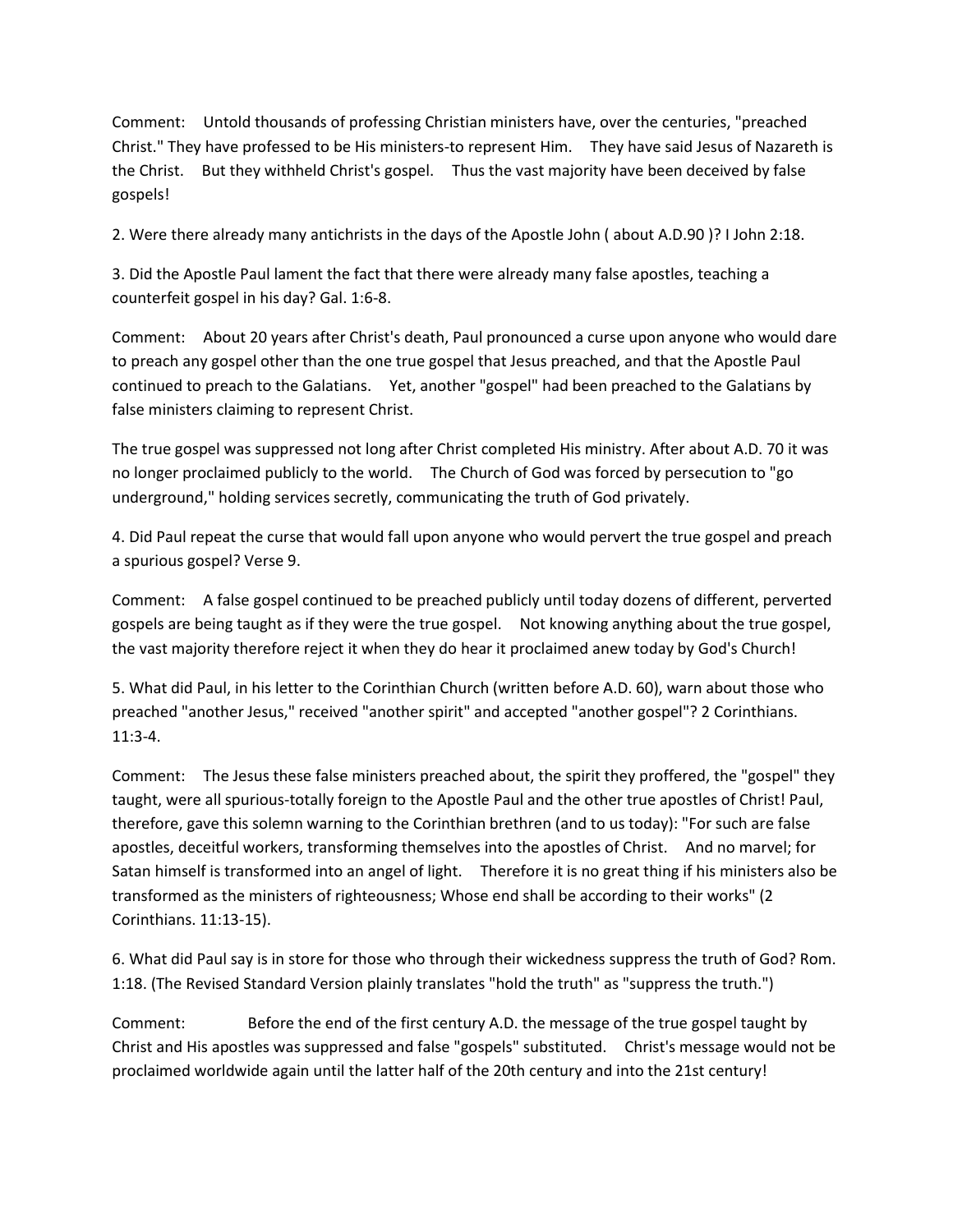7. Did Jesus Christ say it is necessary to believe the gospel to be saved? Mark 16:15-16.

Comment: Notice Jesus said, "He that believeth." But believe what? That which He preached - the gospel! Not a gospel. Not ANY gospel. THE gospel !

On the authority of Jesus Christ, it is necessary to believe that precise identical gospel in order to be saved! But in order to believe the true gospel, we must first come to know what gospel Jesus preached!

Before Jesus Christ began preaching the one and only true gospel nineteen and one half centuries ago, God first sent a special messenger to prepare the way before Him.

# GOD'S MESSENGERS AND THEIR MESSAGES

The prophet Malachi lived among the Jewish colony that had been sent to Jerusalem from their captivity in the ancient lands of Babylon and Medo-Persia to build the second Temple. Malachi wrote approximately one generation after Ezra and Nehemiah. This is important to know because his writings then reached only a small portion of Judah and none of the House of Israel, which some refer to as the "lost" ten tribes. Yet Malachi's prophecy is addressed to Israel (Mal. 1:1), not just the small Jewish colony in Jerusalem. But his message never reached the House of Israel, which long since had been taken into Assyrian captivity and scattered. Malachi's message is a prophecy for all of Israel today!

1. Did Malachi prophesy that God would send His "messenger" to prepare the way for the coming of Jesus Christ? Mal. 3:1; Mark 1:2-3.

Comment: The prophecy in Malachi applies to preparing the way for both Jesus' First Coming nearly 2,000 years ago and to preparing the way before His Second Coming in power and glory as World Ruler. Verses 2-6 of Malachi 3 specifically refer to His yet-future Second Coming. (More about this later in the lesson.)

In verse 1 of chapter 3, Malachi clearly referred also to Christ's First Coming, because this prophecy is referred to in Mark 1: 1 -2: "The beginning of the gospel of Jesus Christ ... I [will] send my messenger before thy face, which shall prepare thy way before thee."

2.Who was the messenger sent by God to prepare the way for Christ's First Coming? Luke 1:13-17; Mark 1:4, 7-8.

Comment: It was prophesied that John would

1) come in the spirit and power of Elijah;

2) turn the hearts of the fathers to the children; and

3) "make ready a people prepared for the Lord" (Luke 1:17). John preached the baptism of repentance for the remission of sins to prepare numbers of people to accept Christ when He began His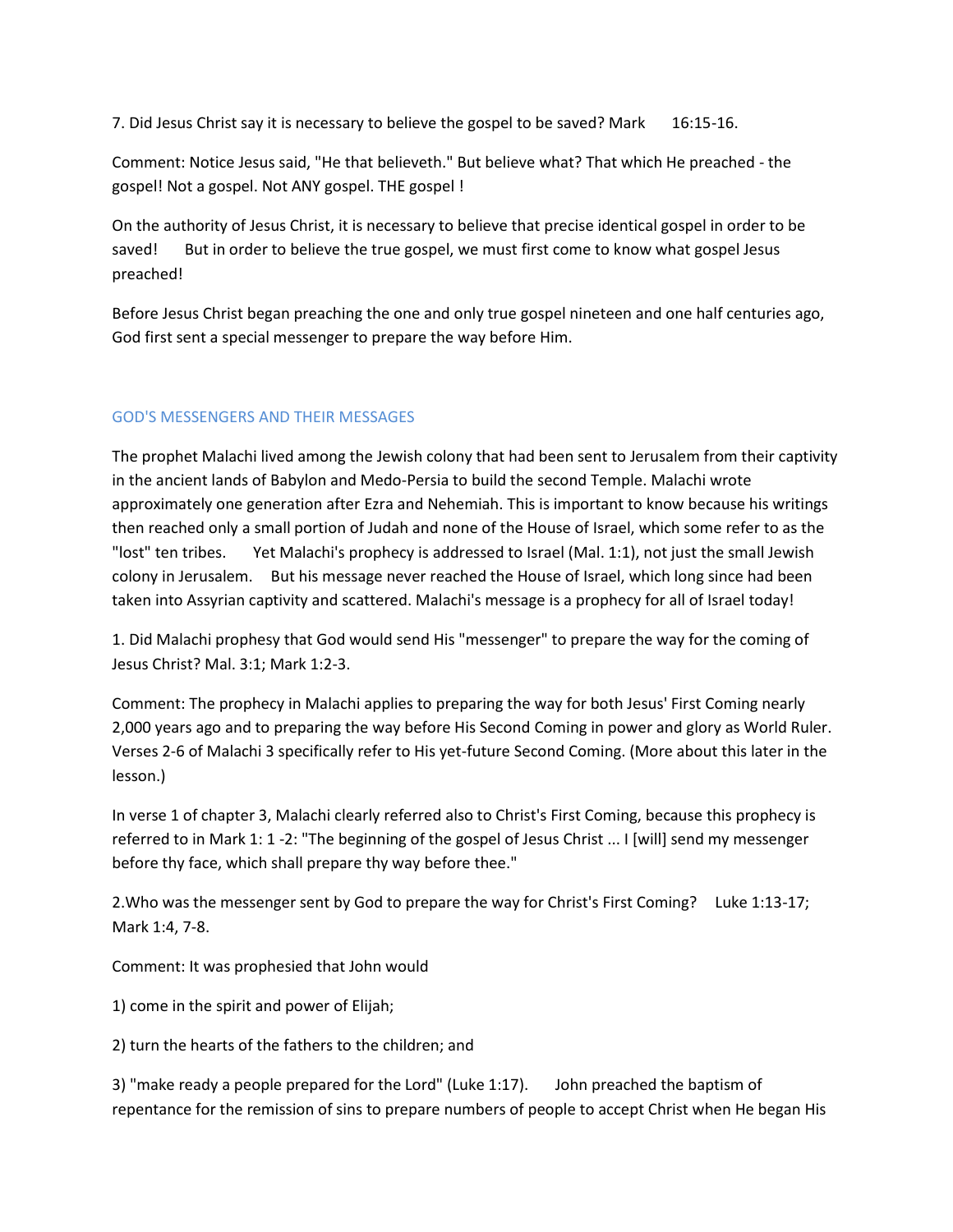ministry.

3. After John prepared the way for Jesus' First Coming, did Jesus then fulfil His prophesied mission as the Messenger of the New Covenant? Mal. 3:l; Mark 1:14-15.

Comment- God had promised to send a Messenger into this world from heaven, bearing the message of the New Covenant from Him. Jesus Christ was the Messenger of that New Covenant, as we learned in the previous lesson. And recall that the New Covenant message is the "gospel" Jesus preached!

4. Where did Jesus first preach the gospel? Mark 1:14; Acts 10:36-37. When did Jesus begin preaching the gospel? Same verses.

Comment: Galilee is the place where Jesus first preached the gospel, not Jerusalem. And He began preaching "after the baptism which John preached." The true gospel of the New Covenant, then, did not begin with John the Baptist. It began after John had completed his baptismal ministry and was put in prison.

5. To whom did God send Jesus to preach the gospel? Matt. 15:24.

Comment: Jesus Christ was the divine Messenger sent by God to preach to the descendants of ancient Israel. Since Malachi called Him the Messenger of the Covenant (Mal. 3:1), His message is the proclamation of the New Covenant. This message is the New Testament gospel!

6. Did God later send the Apostle Peter to preach the same gospel to Gentiles? Acts 10:34-48, especially verses 36-37; 11:18.

Comment: The same gospel Christ preached to the children of Israel now began to go to all nations. But the gospel did not originate with Jesus Christ, nor with Peter, nor the Apostle Paul. It was sent from God the Father by Jesus Christ!

# THE "GOSPEL OF THE KINGDOM OF GOD"

1. What was the "gospel" Jesus preached? Mark 1: 1 4.

Comment: The message God sent by Jesus Christ was the "gospel of the Kingdom of God" ' The Kingdom of God is the government of God, which shall rule all nations. But it is also the Family of God into which we may be born-the divine Family which will become a spirit-nation, ruling all nations on earth as a world-ruling government! Jesus was sent merely to announce that message-not force men to accept it, believe it, and act upon it. Never did Jesus plead with a single one to be converted. He just announced the good news of the Kingdom of God, and then left it to the Father to call, through that announcement and His Spirit, those whom He would select (John 6:44). Christ did not come then to convert the world! He did not start a "soul-saving" crusade. He came to announce the gospel-the good news-of His coming Kingdom on earth!

2. Nevertheless, did Jesus say it was necessary to repent and believe the gospel He preached? Mark 1:14-15.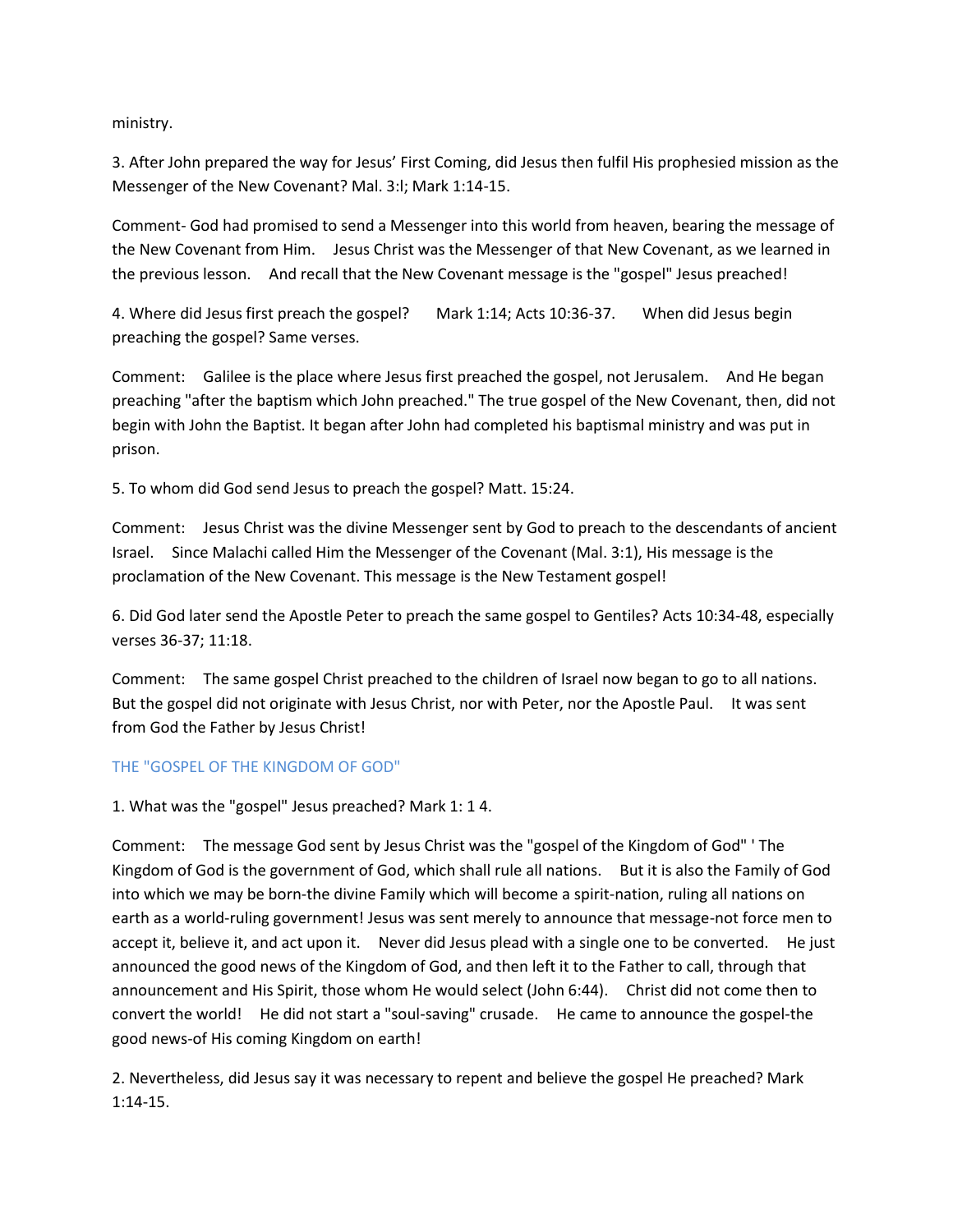Comment: Notice Jesus said, "Believe the gospel." What gospel? The one He was proclaiming. Jesus said we must believe the gospel-the good news of the coming Kingdom of God-to become a Christian! It was then and is today an advance news announcement. It is tremendous, wonderful news-the most important news ever announced to mankind!

But, one may ask, don't we need to believe on Jesus? Of course. Other scriptures teach that. But at this particular time Jesus said we must believe Him -believe what He said-believe the gospel message of the Kingdom of God that He proclaimed! The gospel of Jesus Christ is not man's gospel about the person of Christ. It is Christ's gospel-the gospel Jesus preached-the gospel God sent by Him, and therefore it is also called, in Scripture, "the gospel of God." The gospel of God is God's gospel-His message-His good news that He sent by Jesus.

3. Who did Jesus plainly say sent Him and told Him what to say? John 12:49-50.

Comment: The Father sent Jesus bearing a special message, which is the good news of the Kingdom of God. Jesus is God's Spokesman-the Word who was made flesh and lived, and taught, on this earth!

4. Did Jesus restate for emphasis that the words He spoke were NOT His, but the Father's? John 14:24.

5. What did Jesus say is the gospel of the New Testament? Luke 16:16.

Comment: "The law and the prophets"-referring to Old Testament Scriptures were preached until John the Baptist began his special ministry. After John's mission was over, Jesus began proclaiming the gospel of the Kingdom of God.

Christ's gospel is the prophetic proclamation of a coming world government that will rule all nations and bring today's confused, chaotic, war-weary earth peace and joy! It is the vital, dynamic, powerful, living message of God's government, first over individuals in God's Church who have voluntarily come under that government, then later over all nations in the world tomorrow! Of course the message from God includes the knowledge about our Saviour, High Priest and coming King! Of course it includes the true way of salvation, which the churches of this world do not understand! It also includes knowledge of the location of the territory to be ruled over by the King of the coming Kingdom of God-the fact it will be on this earth, NOT in heaven! But there can be no government without laws, and so the true gospel also must proclaim the law of God, which will bring peace and everything good to those living in the Kingdom of God, and success, happiness and joy to the individual who keeps it now. The true gospel has to do with the nations of today's world, and world conditions today, and Christ's reign over all nations in the world tomorrow! It is a "full," complete, dynamic and powerful gospel that had been kept from the world for 19 centuries by the god of this world-Satan the devil! (Rev. 12:9).

Let's be sure we understand the full meaning of the Kingdom of God.

#### WHAT THE KINGDOM OF GOD REALLY IS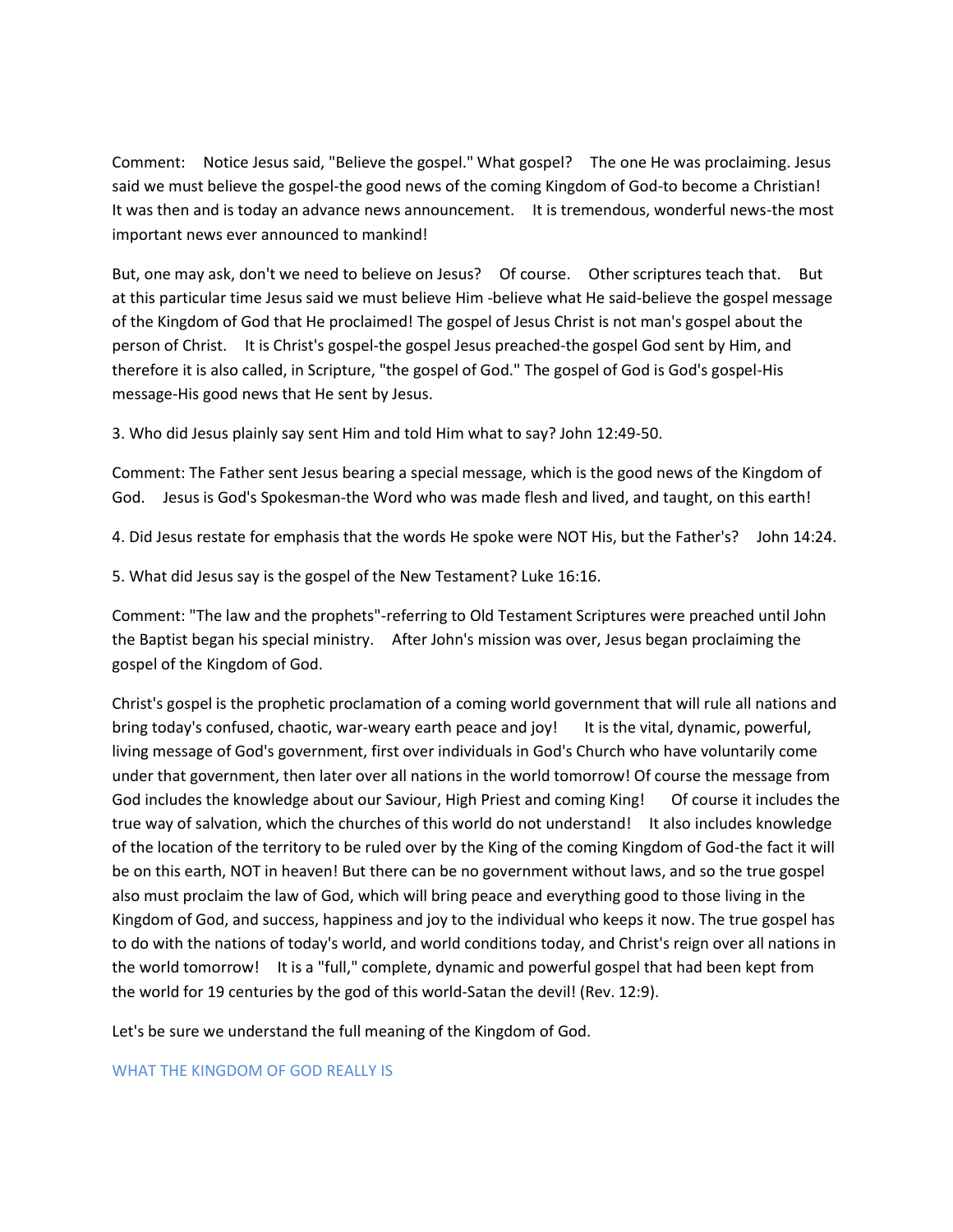The Bible speaks of successive world-ruling kingdoms. The first was the Chaldean Empire (often called "Babylon"). God inspired the prophet Daniel to say to Nebuchadnezzar, its king, "The God of heaven hath given thee a kingdom, power, and strength, and glory" (Dan. 2:37). There also were other kingdoms in the course of history occupying lesser territories. One was the Kingdom of Israel-the family of the patriarch Israel grown into a nation and later ruled by kings. The Kingdom of Israel was actually a type or forerunner of the coming Kingdom of God, which will be composed of Spirit-born children of God-the Family of God organized into a governing kingdom.

The Kingdom of God will be dual:

1) A KINGDOM. As a kingdom it will be composed of four things: a) a king ruling over b) subjects within c) a definite territory with d) laws and an organized system of administering them.

2) A FAMILY. The Family of God, into which humans may be born, is a governing or ruling family. It will have jurisdiction over all nations of the earth!

The prophet Daniel, who lived nearly 600 years before Christ, knew that the Kingdom of God was to be an actual government ruling over literal people on the earth because God revealed this knowledge to him. Daniel was one of four extraordinarily intelligent and brilliant Jewish lads in the Judean captivity. These four young men were stationed in the palace of King Nebuchadnezzar of the Chaldean Empire, and were in training for special responsibilities in the Babylonian government.

1. Did God give Daniel special understanding in visions and dreams? Dan. 1: 1 7.

Comment: King Nebuchadnezzar was the first world ruler. He had conquered much of the known world, including the Kingdom of Judah. This lofty king had a dream so impressive it troubled him, moving him to have tremendous concern (Dan. 2:1). He demanded that his magicians, astrologers and sorcerers tell him both what he had dreamed and what it meant. Of course they could not. They were baffled. Then Daniel was brought before the king.

2. Even though Daniel disclaimed any more human ability to interpret dreams than the Chaldean magicians, did he tell Nebuchadnezzar that there is a God who reveals secrets and would make known to the king what would come to pass in the latter days? Dan. 2:28-30.

Comment: Through this dream God was revealing to this world-ruling human king that there is a God in heaven-that God is Supreme Ruler over all nations, governments and kings-that God rules the universe! Although during the past 6,000 years God has left the nations generally to their own devices, God was giving Nebuchadnezzar a special opportunity to accept His rule. The main purpose of this dream, as we shall see, was to reveal God's government the fact that God rules and the truth of the coming Kingdom of God-the one and only true gospel of Jesus Christ. And, secondly, to reveal-preserved in writing for us today what is to happen "in the latter days" or end time. This is no dry, dull, dead writing for a people of 2,500 years ago. This is living, tremendous, big news for OUR DAY! It is advance news for us NOW. News, before it happens, of the most colossal event of all earth's history certain to occur in our lifetimes-during the next few years! And it all has to do with the very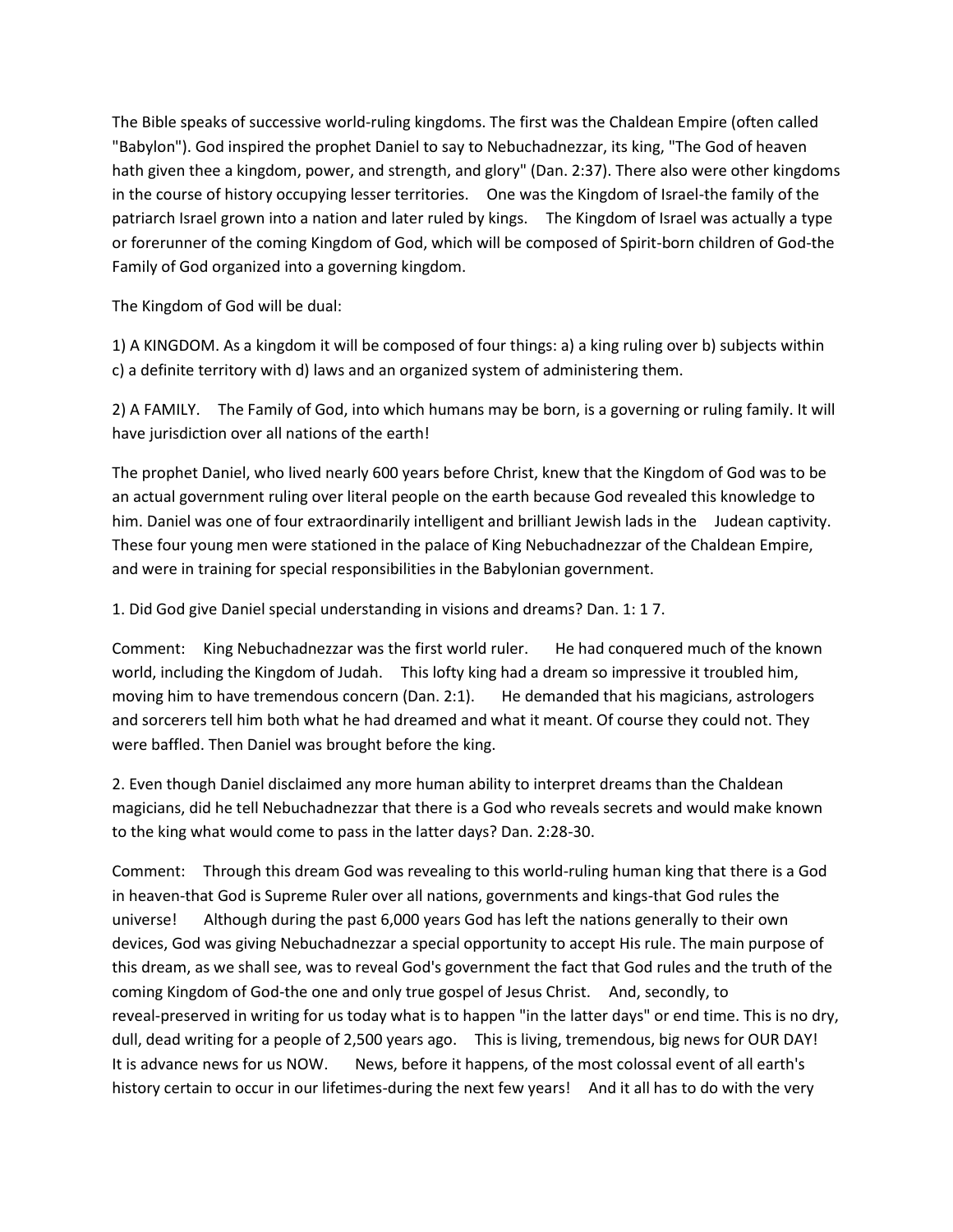gospel Christ preached. It is vital that we understand!

3. What did King Nebuchadnezzar see in his dream? Verses 31-33.

Comment: Nebuchadnezzar saw a stupendous statue larger than any ever built by man. Its appearance was terrifying! Its head was of fine gold, its breast and arms of silver, the belly and thighs of brass, legs of solid iron, feet and toes a mixture of iron and clay.

4. As Nebuchadnezzar viewed this statue in his dream, what smashed the statue on its feet? Verse 34. What happened to the image? Verse 35.

Comment: There is a time element involved in this dream. Nebuchadnezzar viewed the statue until a supernatural STONE shot from heaven like a meteor, smashing the statue on its feet! Then the whole of the statue broke into small fragments and was blown away by the wind-it completely disappeared. Then this "stone" expanded miraculously and quickly became a "mountain" so great it filled the whole earth. Unlike ordinary dreams, this one was caused by God to convey the message of God's sovereignty to Nebuchadnezzar. This message is part of the written Word of God and it reveals to us today important facts about the true gospel of Jesus Christ, Let's notice the interpretation of the dream as revealed to Daniel by God.

5. Was Nebuchadnezzar's kingdom the first world-ruling empire? Verses 37-38. Who gave Nebuchadnezzar his kingdom, power and glory? Verse 37.

Comment: God revealed Himself to this world dictator as the Most High Ruler over all-the Head of a universe-ruling government. The Eternal was revealing Himself through Daniel to Nebuchadnezzar, and through the Bible to us today, as the all-powerful Supreme Ruler who is to be obeyed!

6. Was Nebuchadnezzar and his world-ruling kingdom represented by the golden head of the great image? Verse 38.

7. Was a kingdom (pictured by the chest and arms of silver) to arise after Nebuchadnezzar that would be inferior to his kingdom? Verse 39.

8. Was yet a third kingdom (pictured by the belly and thighs of brass) to gain power and rule over all the earth? Same verse.

Comment: Notice that these passages are speaking of kingdoms that would bear rule over people on earth. The prophecy is speaking of GOVERNMENTS! It is not speaking of ethereal sentiments "set up in the hearts of men". It is not speaking of churches. It is speaking of governments that bear rule and authority over nations of people here on earth. It is literal It is specific. There is no misunderstanding here as to what is meant by the word "kingdom."

God revealed through the prophet Daniel that the great metallic image represented a succession of world-ruling governments. First was the head of gold. That represented Nebuchadnezzar and his kingdom, the Chaldean Empire. After him was to come a second, then a third kingdom "which shall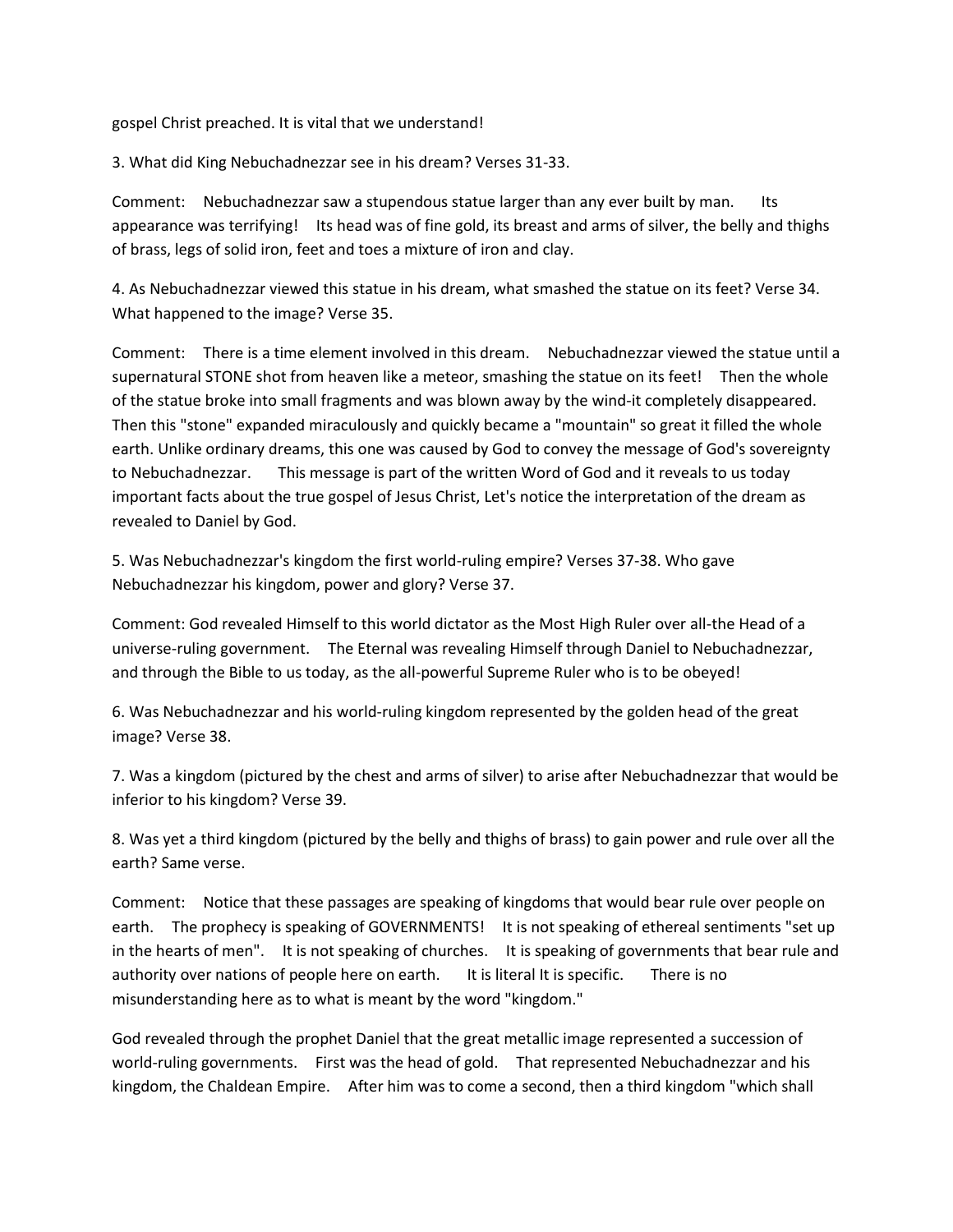bear rule over all the earth." The prophecy is referring to world-ruling kingdoms or empires.

9. What do the legs of iron of King Nebuchadnezzar's dream image represent? Verse 40.

Comment: The legs of iron represent a fourth world empire. It was to be exceedingly strong, even as iron is very strong, thus signifying that it was to be stronger militarily than its predecessors. Yet, silver is less valuable than gold, brass less than silver, and iron less than brass. Though each succeeding metal was harder and stronger, the decreasing value of the metals shows the succession would deteriorate morally and spiritually. And the two legs meant the fourth empire would be divided. After the Chaldean Empire came the still larger Persian Empire, then the GrecoMacedonian Empire and fourth, the Roman Empire. The final empire was divided, with capitals at Rome and Constantinople (now called Istanbul).

1 0. Will ten kings or kingdoms, represented by the ten toes, be in existence just before the Kingdom of God (the great "stone") is set up? Verses 41-44. What will God's Kingdom do to these ten kingdoms? Verse 44.

Comment: By connecting this prophecy with Daniel 7 and Revelation 13 and 17, we can know it is referring to the new United States of Europe that is now forming, out of the European Common Market, before our very eyes! Revelation 17:12 makes plain that it will be a union of ten kings or kingdoms-ten nations or groups of nations. This will in reality be the final resurrection of the medieval "Holy Roman Empire." After the fall of the ancient Roman Empire in A.D. 476, there were to be seven revivals that would be ruled over by a gentile church called the "daughter" of ancient Babylon (Isaiah. 47:1). It is a church claiming to be Christian, but actually named by God "MYSTERY, BABYLON THE GREAT" -or, more plainly, BABYLONIAN MYSTERIES (Rev. 17:1-5).

Six of those revivals have come and gone. The seventh is now in the process of emerging. It is to be the final, brief resurrection of the Roman Empire, this time composed of ten European nations or groups of nations. These are the ten toes comprising a mixture of iron and clay (Dan. 2:41-43). At the end of their days, which will last no more than three and one-half years, Christ will return to earth to set up the Kingdom of God with headquarters in Jerusalem. He is going to set up an eternal Kingdom that shall break in pieces and utterly consume these end-time kingdoms!

11. When Christ comes, will He come as Supreme King to rule the whole earth? Rev. 19:11-16. Whose possession will the nations of this world become? Rev. 11: 15.

Comment: The plain truth of the Bible reveals that the "Kingdom of God" is to be a literal government composed of spirit rulers who shall rule over all nations on earth. It is to take over the governments of the nations at the Second Coming of Jesus Christ. Christ will become the "King of kings," and He will rule by the law of God. This is the very good news or "gospel of the Kingdom of God" that Jesus preached !

#### TO BE "BORN" INTO GOD'S KINGDOM!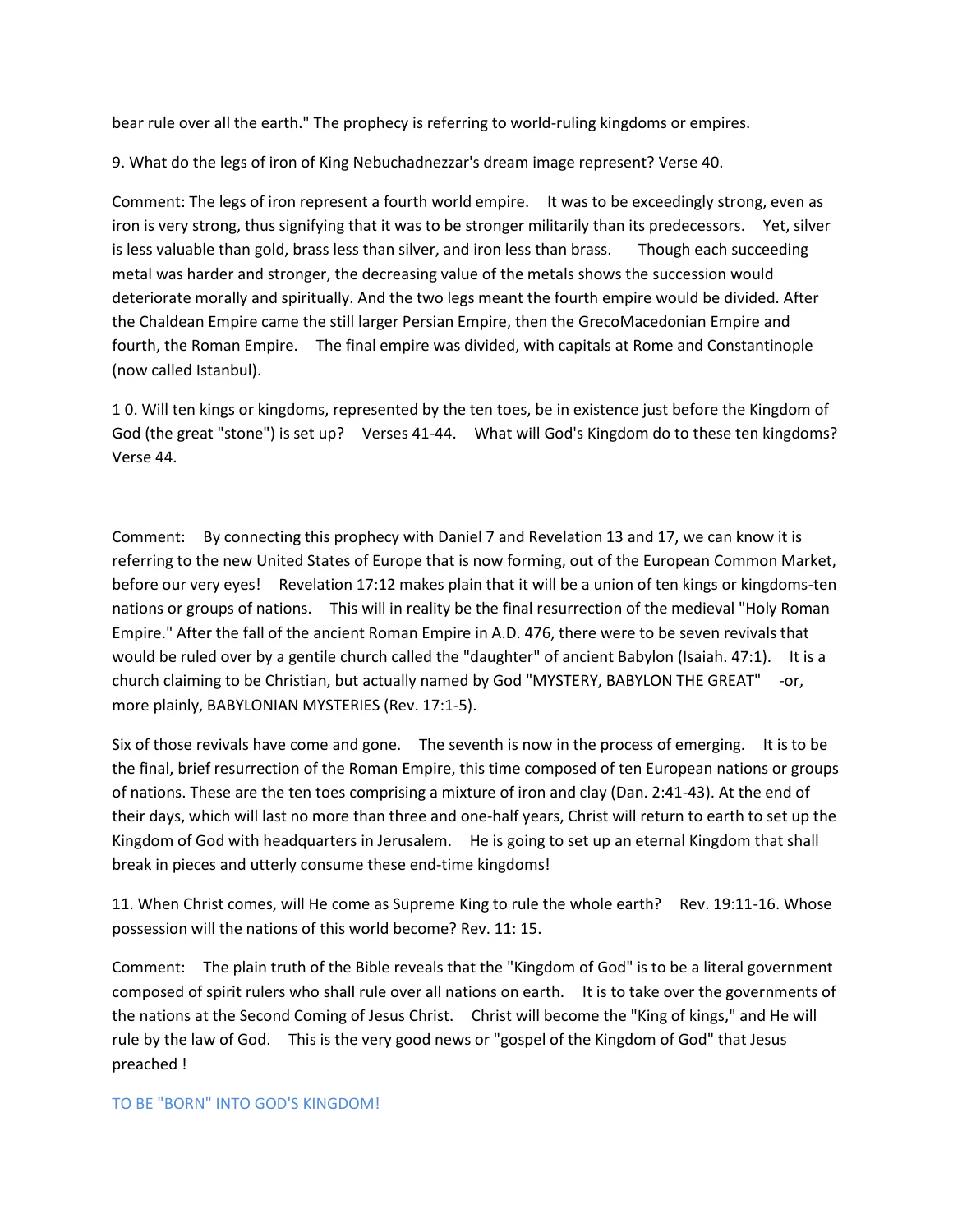Nicodemus, one of the Pharisees occupying an office of authority over the Jews during Jesus' day, came under the cloak of darkness to see Jesus. He admitted that he and the other religious leaders knew Jesus was a teacher sent from God (John 3:1-2). Jesus proceeded to reveal to Nicodemus a vital truth we need to understand about the gospel of the Kingdom of God.

1. What did Jesus tell Nicodemus must happen to an individual before he can "see" the Kingdom of God? John 3:3.

Comment: The Kingdom of God is something those not born again simply cannot see. Therefore a church on earth could not be the Kingdom of God as some have erroneously assumed, because you can see a church!

2. Must a person be born of the Spirit before he can enter into the Kingdom of God? Verse 5. What will he be composed of when "born again"-born of the Spirit of God? Verse 6. Is God a spirit? John 4:24.

Comment: The Kingdom of God is something that can be entered into. But only those who are "born again" can enter it. We who are born of the flesh are flesh-just mortal flesh and blood. We are born that way. But it is possible for us to be born again this time not as a mortal, flesh-and-blood baby, but born of the very Spirit of God. Then we shall be spirit-wholly composed of spirit as God is! As we learned in previous lessons of the Church of God Bible Course (specifically Lesson 8 and 13), God is not a single Personage. The Hebrew word for God, Elohim, denotes more than one person. It shows God is a single family, or "kingdom," but composed of more than one person.

We have the mineral kingdom, the plant kingdom and the animal kingdom. The Bible reveals an angel kingdom, created by God and composed of spirit. And then, high above all is the very creating kingdom - the God kingdom. In other words, the "Kingdom of God"! God the Father, and Christ the Son) presently compose the Kingdom or Family of God.

The astounding truth of the Bible is that, God is reproducing Himself. God created mortal man in His own image so that we may become impregnated-begotten-by the Spirit of God. Then, by a resurrection, we may be born of God-"born again"-as immortal, spirit-composed persons in the Kingdom or Family of God! Notice how the Apostle Paul explains it.

3. Can a flesh-and-blood person inherit the Kingdom of God? I Corinthians. 15:50. How, then, can one enter God's Kingdom or Family? Verses 51-53.

Comment: The Kingdom of God is something no human, born of flesh and blood, can enter or inherit. It is through the resurrection of those begotten by the Spirit of God during this mortal life, that this mortal will put on immortality and, like God, become immortal, incorruptible-literally BORN of God's Spirit into the very God Family! This is how we shall enter into the Kingdom of God. Those thus born again, which will include all the Spirit-begotten saints of God through the centuries, will be organized into the executive branch of the government of God to rule this earth's mortals under Jesus Christ! (Dan. 7:27; Rev. 2:26-27; 5:1 0).

# CHRIST'S GOSPEL BEING PROCLAIMED TODAY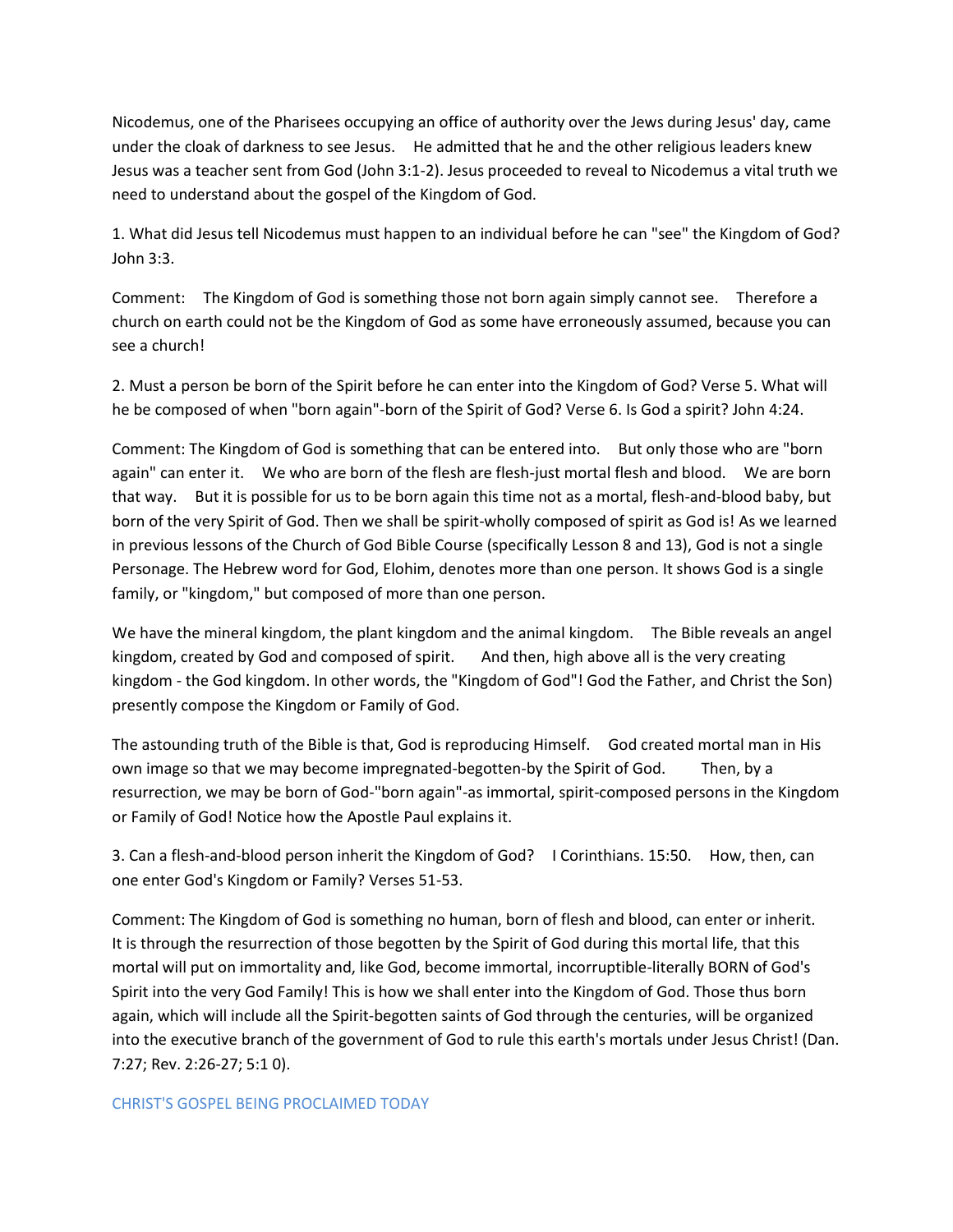Recall that John the Baptist was the "messenger" whom Malachi prophesied would come to prepare the way before Christ's ministry during His First Coming to earth (Mal. 3:1; Mark 1:4, 7-8; Luke 1:13-17). An angel prophesied that John would go ahead of Christ "in the spirit and power of Elias [Elijah], to turn the hearts of the fathers to the children, and ... to make ready a people prepared for the Lord" (Luke 1: 1 7).

1. After John was put in prison and Christ had begun His ministry, did Jesus prophesy that another "Elijah" was yet to come? Matt. 17:10-11. Is it clear that John the Baptist was a type of yet another Elijah? Verses 12-13. Did Malachi also prophesy of another Elijah's coming? Mal. 4:5. What would this "Elijah" do? Verse 6; Matt. 17:1 1.

Comment: These verses show that John was a type of the future "Elijah"-one who would also be sent by God to the world in the spirit and power of Elijah the prophet, this time prior to Christ's coming in great power and glory as World Ruler (Mal. 3:1-6). Before the day of the Lord, a human messenger would be commissioned by God to prepare a spiritual people for God, and turn the hearts of the children to the fathers and vice versa before the Second Coming of Christ-much the same as John did before Jesus began His ministry. Jesus also said the Elijah to come would "restore all things" (Matt. 17:11). Restitution is restoring to a former state or condition-restoring something that had been taken away. What former state or condition needs restoring? What was taken away and when? God's government was taken away from the earth at Lucifer's rebellion. But it was not restored at Jesus' First Coming. Christ will restore it when He returns (Acts 3:19-21). And so the heavens have received Jesus until He comes as "King of kings and Lord of lords" to restore the government of God (Rev. 19:16). At that time He shall set up the Kingdom of God-the divine, Spirit-born Family of God that shall rule the earth.

2. Did Jesus foretell that the gospel of the Kingdom of God would be preached in all the world as a witness in the end time? Matt. 24:14. Would the gospel also be published among all nations? Mark 13:1 0. Would this then be the "sign" of the end of this age, and Jesus' imminent return? Matt. 24:1-3.

3. By what power was the work of God done during the days of God's servant Zerubbabel, who built the physical Temple to which Jesus came? Zech. 4:6.

Comment: In our modern space age, as in Zerubbabel's day, the work of God's Church is ultimately done not by human power, but by the power of the Spirit of God! The Kingdom of God is being preached and published in all the world today by the inspiration of the Holy Spirit. Many lives are also being changed, converted, begotten of God's Spirit! God is preparing a "first-fruits" harvest for His Kingdom. And this precious harvest is the spiritual "Temple" that is presently being built by God (Eph. 2:19-22), and to which the spiritual Christ will return (Mal. 3:1).

The "fruits" of the work God is doing through His human instruments today are the same fruits that the same Holy Spirit produced through the human Jesus and the collective "Body of Christ" in apostolic days! The Holy Spirit does the work, and the work is exactly the same - the fruits the same as in the days of Zerubbabel, Christ and the apostles.